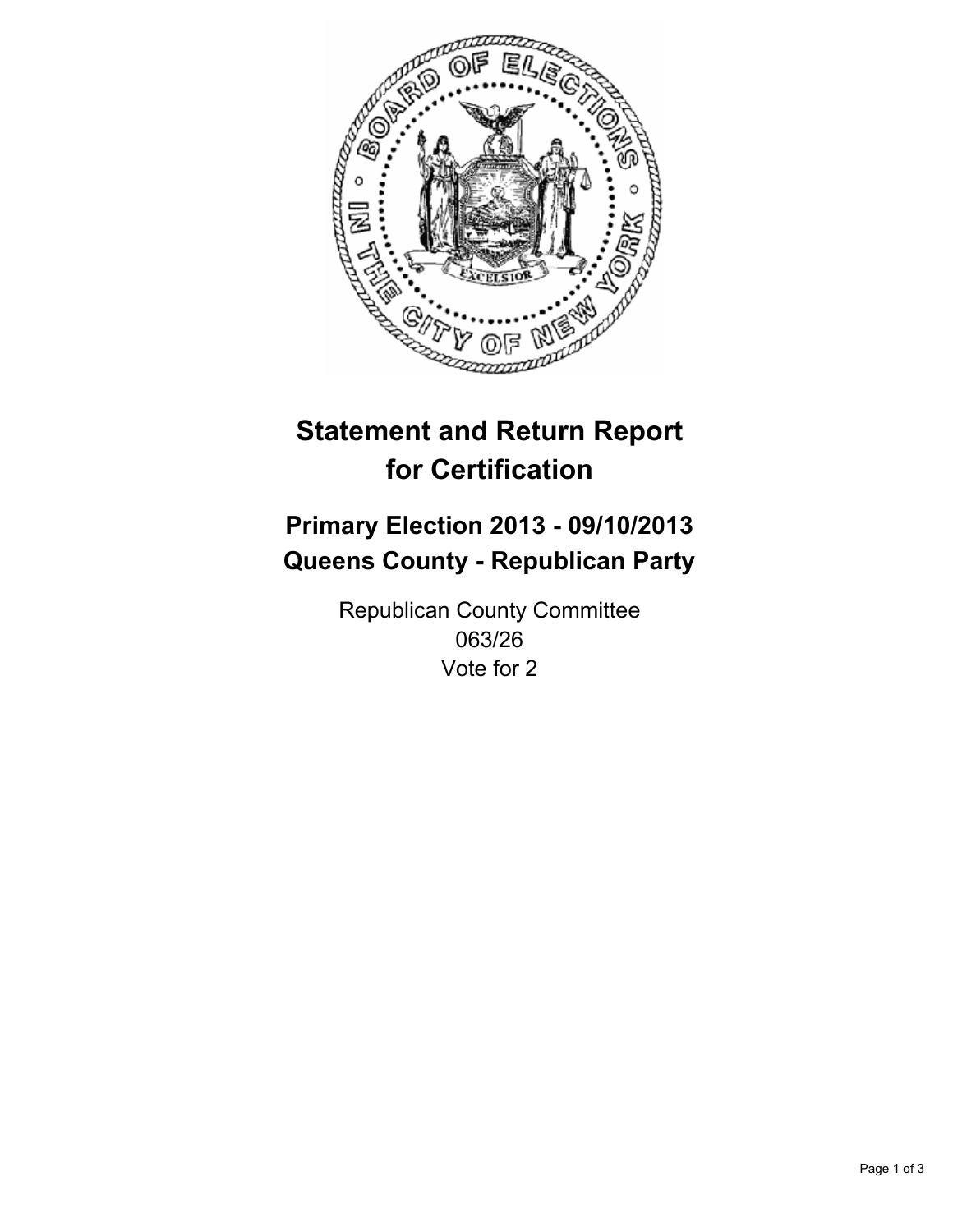

## **Assembly District 26**

| <b>EMERGENCY</b>      | 0        |
|-----------------------|----------|
| ABSENTEE/MILITARY     | 5        |
| <b>FEDERAL</b>        | $\Omega$ |
| SPECIAL PRESIDENTIAL  | 0        |
| <b>AFFIDAVIT</b>      | $\Omega$ |
| LISA A. CATALANOTTO   | 17       |
| STEVEN L. CATALANOTTO | 6        |
| <b>MARGARET ABEL</b>  | 25       |
| MICHAEL ABEL          | 26       |
| <b>Total Votes</b>    | 74       |